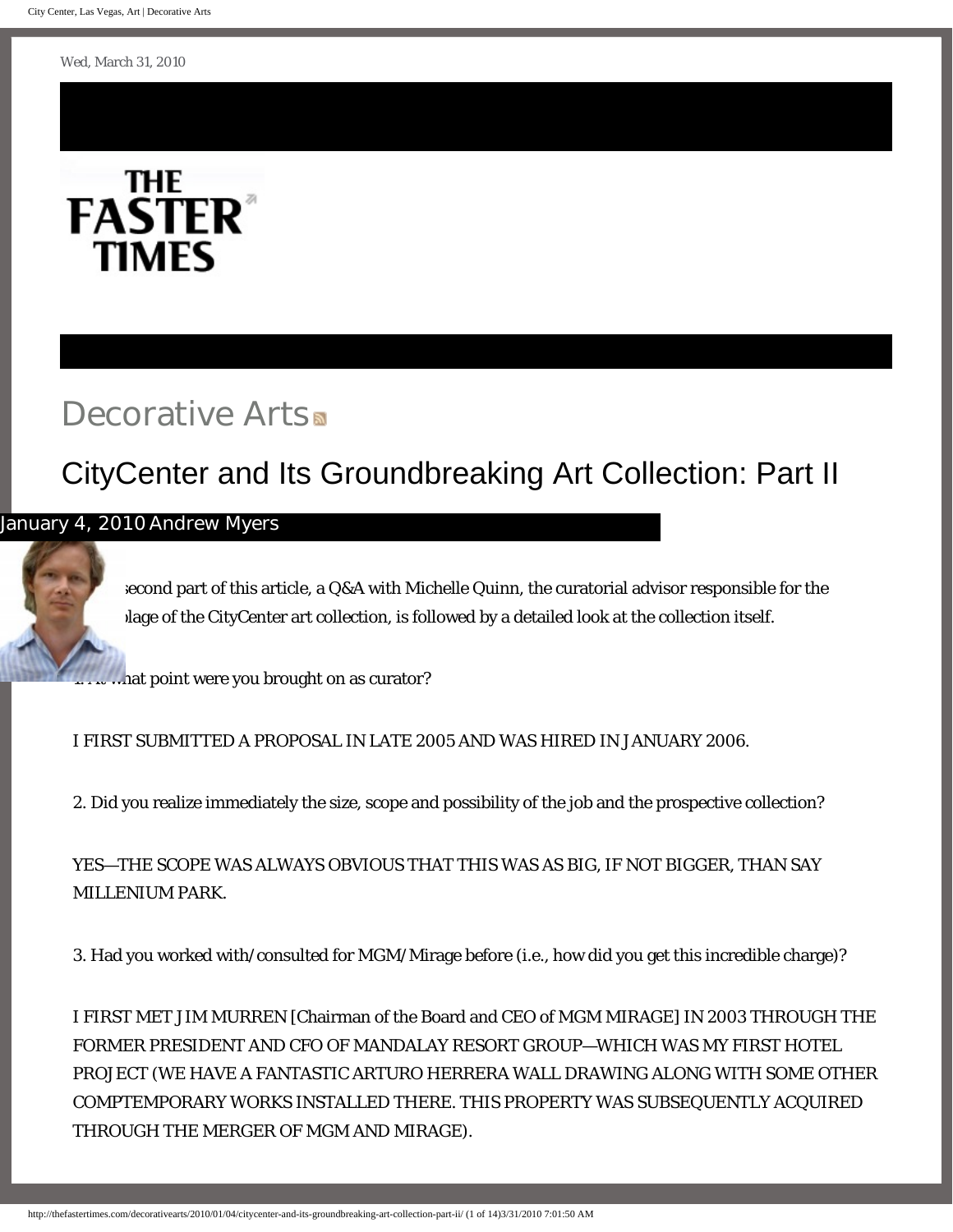[4.](http://thefastertimes.com/Palestine) [What cat](http://thefastertimes.com/parentingethics)alyzed the formation of the collection? What was its original mandate and your initial [instructions?](http://thefastertimes.com/internationalfood) What were the original parameters, and did that change/evolve?

[THE PROJECT ITSE](http://thefastertimes.com/scandinaviaandiceland)LF SET THE PARAMETERS—SIZE AND SCALE NEEDED TO BE ACCOMPLISHED SO [THAT THE WORKS WERE N](http://thefastertimes.com/southerneuropeandthebalkans)OW DWARFED BY THE MONUMENTAL ARCHITECTURE. WE SET OUT TO [CREATE](http://thefastertimes.com/grownupkids) A STRONG COLLECTION OF WORKS, PREDOMINENTLY SCULPTURE, THAT WOULD STAND [THE TEST](http://thefastertimes.com/westerneurope) OF TIME AND REACH SEVERAL GENERATIONS AND AUDIENCES. WE ALWAYS STAYED TO [TRUE T](http://thefastertimes.com/chinesemedia)[O THE](http://thefastertimes.com/documentaryfilms)SE ULTIMATE GOALS.

5. How many pieces are currently in the collection? How much was spent?

[WE HA](http://thefastertimes.com/immigration)VE 15 MAJOR INSTALLATIONS AND APPROXIMATELY 10-15 INTERIORS WORKS. THE FINE [ART PROGRAM](http://thefastertimes.com/internationalenergy) HAD A COST OF APPROXIMATLEY \$40 MILLION (THIS INCLUDED EXPENSES).

[6. Will the collection](http://thefastertimes.com/protofascistmovements) continue to expand, or is it considered complete?

[SOME INTERIOR](http://thefastertimes.com/nukesandotherwmd) WORKS WILL MOST LIKELY BE ADDED IN THE FUTURE—BUT IS UNKNOWN AS TO [WHERE](http://thefastertimes.com/thecaribbean) AND WHEN THIS MIGHT HAPPEN.

[7. On our](http://thefastertimes.com/southamerica) tour, you spoke of how this collection is different from other corporate collections, in terms of the [pieces rep](http://thefastertimes.com/southeastasia)resented and their display, and in its origins and conceit. Could you please expand on this?

THIS IS THE ONLY CORPORATE ART PROGRAM THAT CAN ALSO BE CONSIDERED AS A PUBLIC ART INSTALLATION AND WHERE THE ENTIRE COLLECTION IS AVAILBLE TO BE SEEN 24 HOURS A DAY, 7 DAYS A WEEK—WITHOUT ANY ADMISSION FEES.

8. What is your favorite piece?

PROBABLY A TOSS UP BETWEEN JENNY HOLZER AND NANCY RUBINS—BECAUSE EACH HAS SUCH AN INCREDIBLE PRESENCE.

**Following is description of the major pieces in the CityCenter collection. If a picture is not provided, that means I couldn't get close to the work in question:**

**[Mandarin Oriental, Walkway](http://www.citycenter.com/press_room/press_room_mandarin_oriental.aspx)**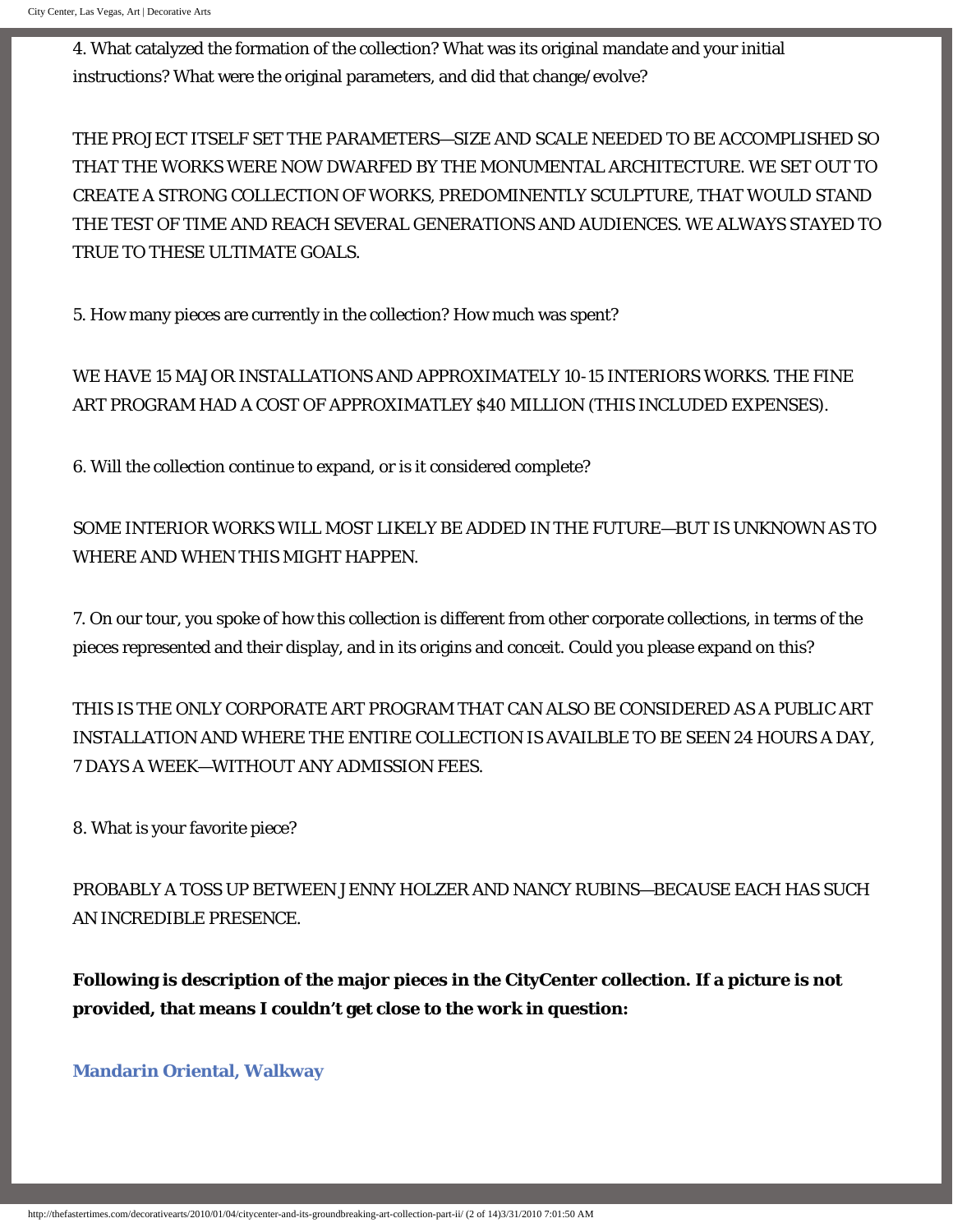• **Claes Oldenburg (b. 1929) and Coosje van Bruggen (b. 1942; d. 2009)** – **"Typewriter Eraser, Scale X"** 1998-1999, Stainless steel, fiberglass and acrylic polyurethane paint,  $19 \times 11 \times 11$  feet,  $3<sup>rd</sup>$  edition with one Artist's Proof – Crystals Place

• Designed with the pair's approach to creating large-scale outdoor sculptures of popular commercial objects, the four-ton, 19-foot stainless steel and fiberglass sculpture depicts a giant blue and red typewriter eraser with the bristles of the brush turned upward in a graceful, dynamic gesture. This edition is the largest of three sculptures created of the form, beginning in the 1970s. Oldenburg is most widely associated with the beginnings of the Pop Art movement of the 1960s. His capricious and – at times – deconstructed forms of everyday objects transform the notion of how sculpture is viewed and made. Throughout his career, he collaborated with his wife Coosje on more than 40 monumental projects throughout Europe, Asia and the United States. As Quinn pointed out during our "art walk," an added layer of meaning, interpretation and irony is that many of the work's younger viewers—and we're not talking kids but people under 30 may have no idea what a typewriter eraser is, or at least will not be able to readily identify it.





**Masatoshi Izumi (Japanese, b. 1938) – "Untitled"** 2007-2008, Basalt, 17 x 6 feet, approximately 8 tons – Mandarin Oriental, Las Vegas' entrance

• Izumi's work celebrates harmony with nature by taking existing forms and altering them slightly to reveal an even more beautiful state. The sculpture, made of large pieces of intricately carved basalt (cooled lava), stands more than 16 feet tall and weighs approximately 8 tons. Born into a family of stone carvers in the town of Mure on the Japanese island of Shikoku, Izumi began working with stone in 1953. In 1964, he co-founded the Stone Atelier in Kagawa Prefecture, dedicated to new architectural and artistic uses of traditional stone cutting techniques. Izumi and his colleagues have realized some of the most ambitious architectural stone projects in Japan.

**Jun Kaneko (Japanese, b. 1942) – "Untitled, Triangle Dango"** 1996, Glazed ceramic, 86 x 29 x

22 inches; **"Untitled, Dango"** 2002, Hand-built glazed ceramics, 67 x 63 x 14 inches; and **"Untitled, Dango"** 1992, Glazed ceramics, 73 x 52 x 35 inches – Mandarin Oriental, Las Vegas' lobby



• Born in Nagoya, Japan in 1942, and now living and working in Omaha,

Nebraska, Jun Kaneko has continually experimented with the technical aspects of the ceramic medium. His enormous dango forms, which soar as high as 11 feet, challenge the physical limitations of the material and are fired in giant kilns. Kaneko's sculptures, "Untitled, Triangle Dango," 1996; "Untitled, Dango," 2002; and "Untitled, Dango," 1992, are boldly glazed, monumental rounded monoliths displayed within Mandarin Oriental's lobby. The tallest of the three sculptures measures 7 feet tall. The name 'Dango' is whimsical yet descriptive, meaning "Japanese dumpling." Additional works by Kaneko can also be seen on the second floor of Aria. Kaneko's sculptures have resulted in high-profile public sculpture commissions, among them the Phoenix Airport, a station for the Boston Subway, the Detroit People Mover and the Waikiki Aquarium and more. His work also has been featured in the Philadelphia Museum of Art, Los Angeles County Museum of Art, De Young Museum in San Francisco, the Shigaraki Museum, and more than 30 others.

**Jack Goldstein (American, b. 1945; d. 2003) – "Untitled"** (Volcano) 1983, Acrylic on canvas, 96 x 96 inches – Mandarin Oriental, Las Vegas' Tea Lounge

• An influential postmodern artists of the 1970s and '80s, Jack Goldstein is recognized for his pioneering work in sound, film and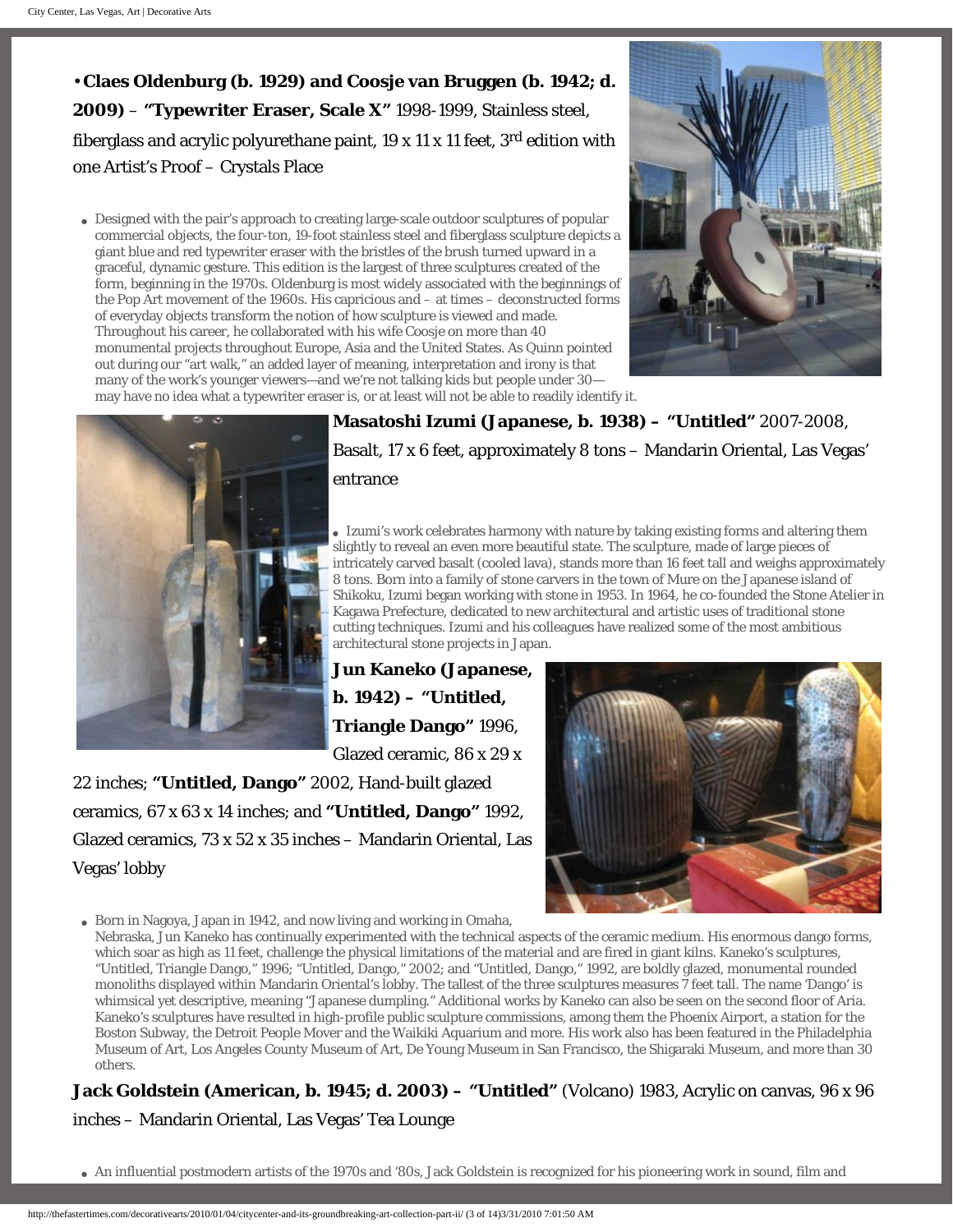painting. His highly polished paintings are based on photos of natural phenomena, focused on capturing the "spectacular instant." "Untitled" (Volcano), 1983, which measures 8 feet tall by 8 feet wide, hangs in the Mandarin Orietal's Tea Lounge in the 23rd-floor sky lobby. The painting depicts an explosive and vibrant image of an erupting volcano. Goldstein received his training at Chouinard Art Institute and was a member of the inaugural class of California Institute of the Arts, where he worked in post-studio art under John Baldessari, receiving a Master of Fine Arts in 1972. Goldstein's paintings have received numerous grants and awards, including the Pollock-Krasner Foundation (1992); The American Institute of Architecture (1990); the National Endowment of the Arts, Visual Arts (1983); the New York State Council of the Arts (1975); the Canada Council Grant, Visual Arts Award (1974); and the National Endowment for the Arts, Visual Arts (1973).

**[Crystals](http://www.citycenter.com/press_room/press_room_crystals.aspx)**

#### **Les Lalanne (François-Xavier, b. 1927; d. 2008; Claude, b. 1925) – "Tourterelle"** 1997,

Aluminum and wood, 53 x 47 x 26 inches, 88 lbs,  $8<sup>th</sup>$  edition – Crystals' main entrance off Las Vegas Boulevard

● Since the 1960s, French husband and wife team Fran**ç**ois-Xavier and Claude Lalanne have ranked among the world's most original and collectible designer-sculptors—at least judging from the astounding prices their works received at last year's Saint Laurent-Bergé February and December at Christie's as well as in Sotheby's December auction. Due to construction, I wasn't able to get at François-Xavier's edition of "Tourterelle," 1997, which is three large-scale turtledoves crafted from aluminum and wood with a seat carved into their body and wings, each measuring approximately 4.5 feet high by 3.5 feet wide and weighs just over 88 pounds. François-Xavier, who died December 14, 2008, is best known for animal sculptures, most often cast in bronze, such as the sheep chairs that brought the Lalannes into the spotlight. Claude is famous for nature-inspired furniture, such as chandeliers inspired by tree branches, and smallscale objects with exceptional detail such as flatware cast from natural leaves, shells and twigs. Since their first show at Gallery J in Paris in 1964, Les Lalanne's sculptures have appeared in numerous exhibitions and now belong to several international collections including the Cooper-Hewitt; National Design Museum, New York; the Museé national d'art modern; Centre George Pompidou, Paris; and the cities of Paris, Santa Monica and Jerusalem.

**The Park**



## **Henry Moore (British, b. 1898; d. 1986) - "Reclining Connected Forms"** 1969-1974, Roman travertine marble, 10 x 17 x 7 feet – The Park between ARIA Resort & Casino and Crystals

• "Reclining Connected Forms," 1969-1974, a sculpture by English artist Henry Moore, is inspired by the fundamentals of the human experience – the primary theme of Moore's life's work. The sculpture measures approximately 10 feet tall and 17 feet long by 7 feet deep, and is an abstraction of a baby wrapped in its mother's embrace. The outer shell of the sculpture depicts the changing shape of a pregnant figure as it protects the new life growing within. Moore's work was traditionally inspired by the human body, organic shapes found in nature and the sculpture of ancient and exotic cultures such as Egypt, Sumeria, Africa and pre-Columbian Mexico. Surrealism, the modern European art and literary movement with a tendency toward abstract forms, also was a major influence. Moore was given his first major retrospective abroad in 1946 by the Museum of Modern Art in New York. He won the International Prize for Sculpture at the Venice *Biennale* in 1948.

#### **[Vdara Hotel & Spa](http://www.vdara.com/)**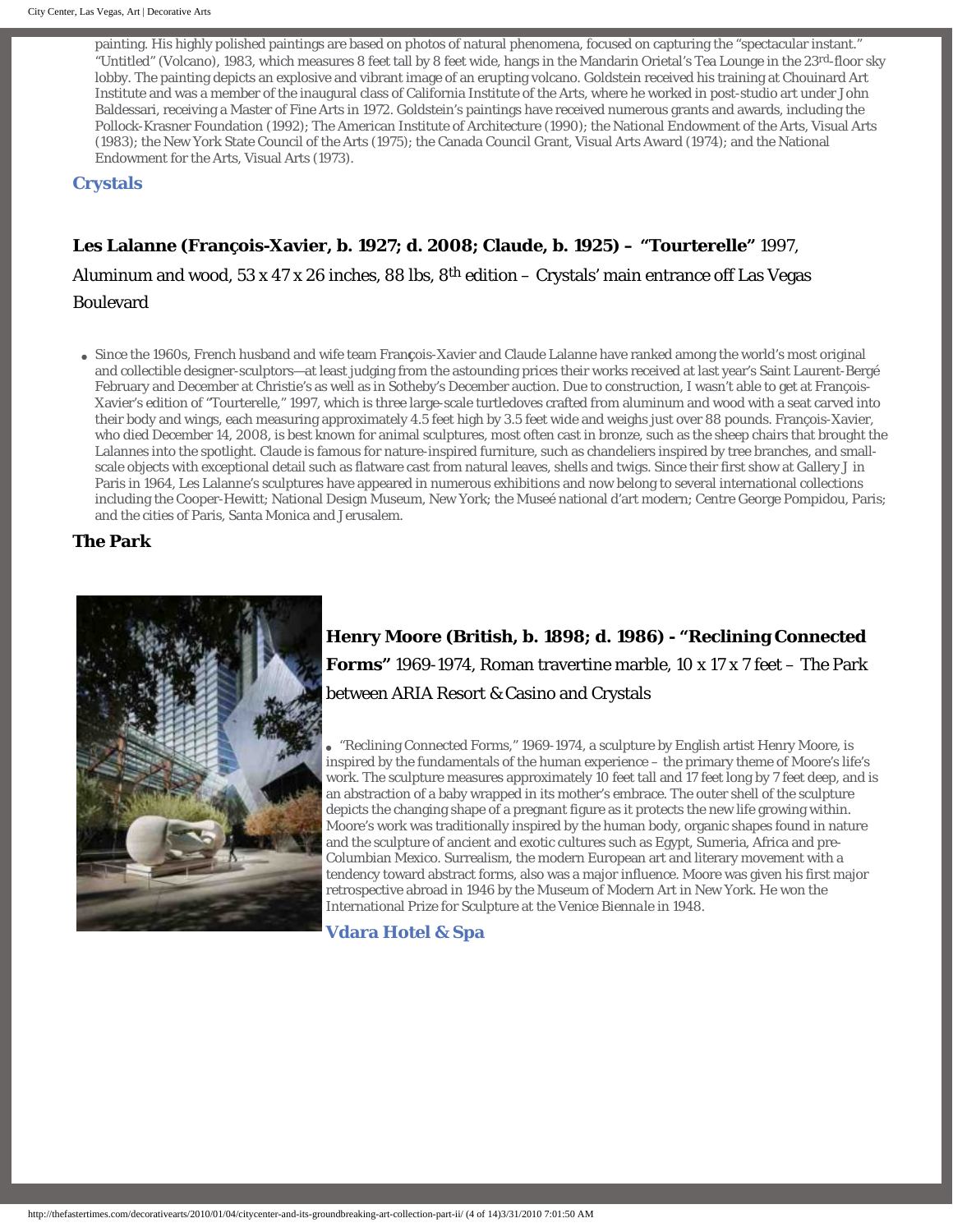**Nancy Rubins (American, b. 1952) – "Big Edge"** 2009, Stainless steel and aluminum water vessels, 51 x 75 x 57 feet – Presented in Vdara's main drive

• A sculptor and artisan known for her grandiose works created from salvaged and industrial consumer goods, Nancy Rubins created one of the most visually stunning commissions at CityCenter with a large-scale installation: "Big Edge." Cantilevered over Vdara's main drive and measuring approximately 57 feet wide and 75 feet long, Rubins' work of art at CityCenter is a composition of numerous aluminum rowboats, canoes and other small river and ocean vessels finessed into an eye-catching, gravity-defying form the artist calls "a blooming flower." The boats are connected with thousands of pounds of stainless steel wire cable forming a web-like structure, where compression and tension create what



Buckminster Fuller referred to as *tensegrity*, making the whole stronger than the parts. Each boat was precisely placed according to Rubins' direction based on its color, shape and structural contribution to the whole. Rubins maintains the look, shape and feel of her chosen objects, so each reclaimed craft showcased in the piece is exactly as originally found. The commission is located on the exterior of Vdara Hotel & Spa and is one of Rubins' few works with a permanent home. Rubins has designed works of art from mattresses, trailers, hot water heaters, airplanes and small appliances since the 1970s. For more than 25 years, Rubins has exhibited extensively around the world in major solo and group exhibitions.



**Frank Stella (American, b. 1936) – "Damascus Gate Variation I"** 1969, Fluorescent alkyd resin on canvas, 8 x 32 feet – Suspended over Vdara's reception desk

● American painter Frank Stella began his "Protractor Series" in 1967, in which arcs, sometimes overlapping within square borders, are arranged side-by-side to produce full and half circles painted in rings of concentric color. Both Stella's "Irregular Polygon" canvases (1965-67) and "Protractor Series" (1967-71) further extended the concept of the shaped canvas. For the reception desk at Vdara, CityCenter purchased one of artist Frank Stella's most prominent works: "Damascus Gate Variation I," named for the ancient circular Islamic city in Asia Minor. Created in 1969, Stella's work features a design of interlaced semicircles made of luminous colors of blue, red, orange yellow and white alkyd resin on an 8-foot-high, 32-foot-long canvas. Recognized for more than 45 years for his

contributions to the forms of abstract expressionism, sculpture and the concept of the shaped canvas, Stella's work has been the subject of several retrospectives in the United States, Europe and Japan. In 1970, The Museum of Modern Art in New York presented a retrospective of Stella's work. An authority and critic in his own right, Stella presided over the Charles Eliot Norton lectures at Harvard University from 1983-1984, which were published by Harvard University Press in 1986.

## **Peter Wegner (American, b. 1963) – "Day for Night, Night for Day"** 2009, Colored paper, die cut and suspended from steel compression frame, West wall  $-34$  x 10 feet, East wall  $-45$  x 10 feet  $-$  Vdara's concierge lobby

• American artist Peter Wegner often comments on the notion of physicality through a fusion of art and architecture by creating towering sculptures from the most ordinary object: a sheet of paper. The physicality of paper is brought a step further, nestled into the facing walls of Vdara's concierge lobby. "Day for Night, Night for Day" is comprised of two wall pieces: one solar-themed and one lunar-themed, represented on the east and west walls in the lobby to correspond with the rising and setting of the sun. A hanging light sculpture designed by the Wegner is suspended between the pieces to encourage "dialogue" between them. "Day for Night" (above) soars to approximately 45 feet while "Night for Day" (below) reaches approximately 34 feet high.

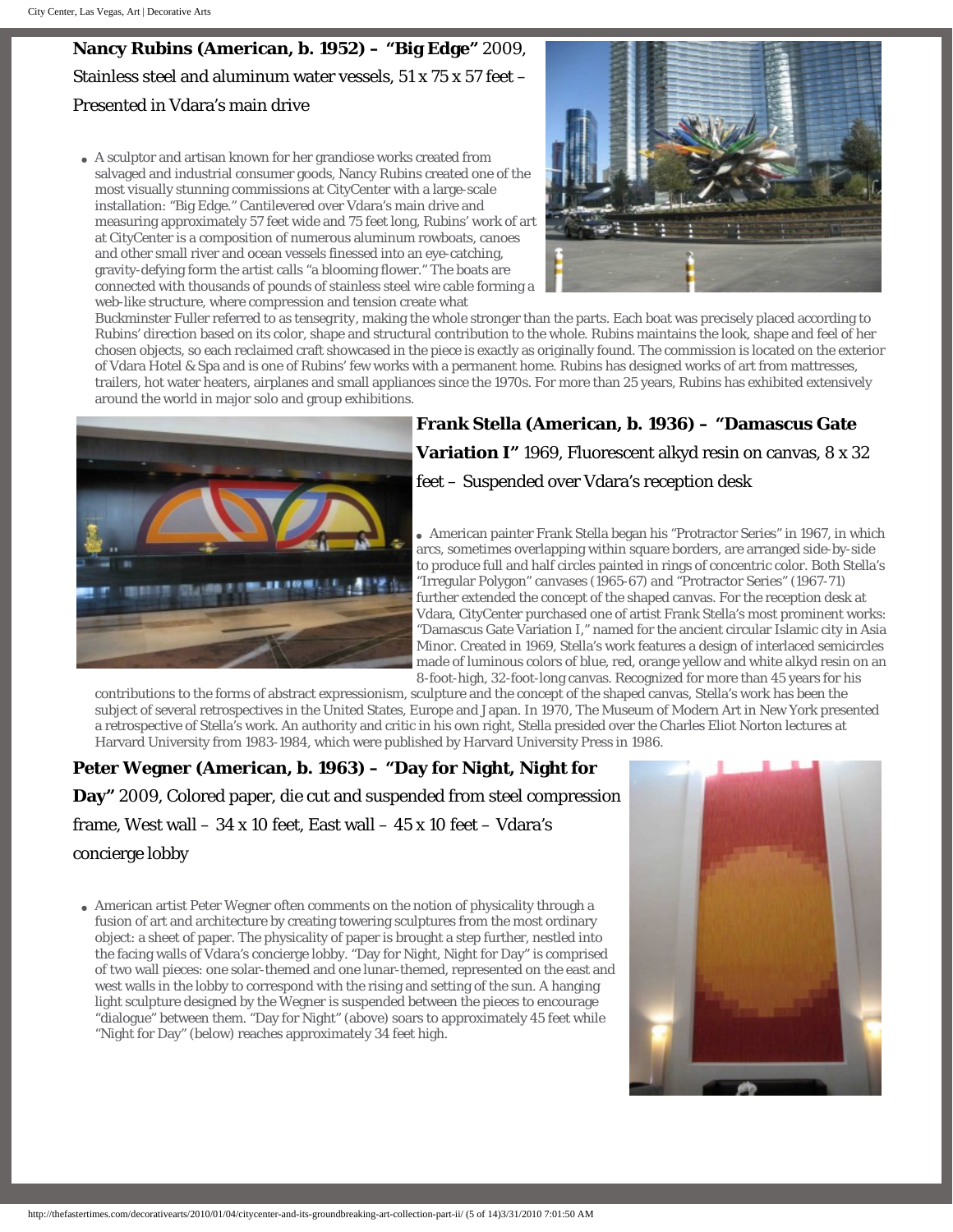

This commission is Wegner's largest work of art to date. Wegner's work has been displayed in exhibitions on both coasts and internationally and he has been the subject of solo exhibitions at The Bohen Foundation and Lever House, New York. His work is in the permanent collections of The Solomon R. Guggenheim Museum, New York; The Museum of Modern Art, New York; The Museum of Contemporary Art, Los Angeles; and The Los Angeles County Museum of Art, among others. Wegner received a Bachelor of Arts from Yale University.

**Robert Rauschenberg (American, b. 1925; d. 2008) – "Lucky Dream"** 1999, Vegetable dye transfer on polylaminate, 8.5 x 14 feet – Vdara's lobby, adjacent to Bar Vdara

● On loan from Bellagio, LLC is "Lucky Dream' by Robert Rauschenberg displayed within Vdara's lobby. "Lucky Dream" features found images such as a trophy, Asian cranes and tigers and the Sistine Chapel. Rauschenberg's early works helped open the tracts of Pop Art in 1953 when he began his famous "combines" that incorporated everyday objects as sculptural elements into his work. In 1962 Rauschenberg made his first lithographs and silkscreens and was at the forefront of innovative print making thereafter. Rauschenberg, also a noted photographer, utilized his



own photography in these silkscreen works, taken during a lifetime of travels. His technique of juxtaposing disconnected images with distinctive character presents what the artist has self-described as working with the "gap between art and life." Retrospective or survey exhibitions of Rauschenberg's art have been organized by many museums, including Amsterdam's Stedlijk Museum (1968), the Menil Collection (1991) and the National Gallery of Art (1991). In 1998, the Solomon R. Guggenheim Museum in New York had a comprehensive retrospective of the artist's works, including 400 drawings, paintings and limited edition prints. His artwork spiraled up all the main floors of the museum and was touted as the largest retrospective to date for any artist at the Guggenheim.

#### **[ARIA Resort & Casino](http://www.arialasvegas.com/)**



# **Maya Lin (American, b. 1959)** – **"Silver River"** 2009, Cast reclaimed silver, 84 feet long, approximately 3,700 lbs – Suspended over ARIA's registration desk

• Maya Lin's body of work maintains a careful balance between art and architecture, including large-scale, site-specific installations, intimate studio artworks and architectural works and memorials. Suspended high above ARIA's reception desk against a panoramic window is Lin's first work of art in Las Vegas: "Silver River," inspired by the boundaries and topography of the Colorado River as it carves the desert landscape of the United States. As Quinn explained, in the spirit of CityCenter's commitment to sustainability and in light of Nevada's standing as "The Silver State," Lin used reclaimed silver to develop her creation. Lin's work reflects a strong interest in the environment; she has made many works of art inspired by waterways and natural forms sculpted by

the presence of water, including other river works. She also created a pin river, which hangs in the U.S. Embassy in China. Lin, whose acclaimed body of work includes the Vietnam Veterans Memorial in Washington D.C., also has become a celebrated architect. Her life and work were detailed in the Academy Award-winning documentary, *Maya Lin: A Strong Clear Vision*. Lin is a member of the American Academy of Arts and Letters, the American Academy of Arts and Sciences and was inducted into the National Women's Hall of Fame in 2005.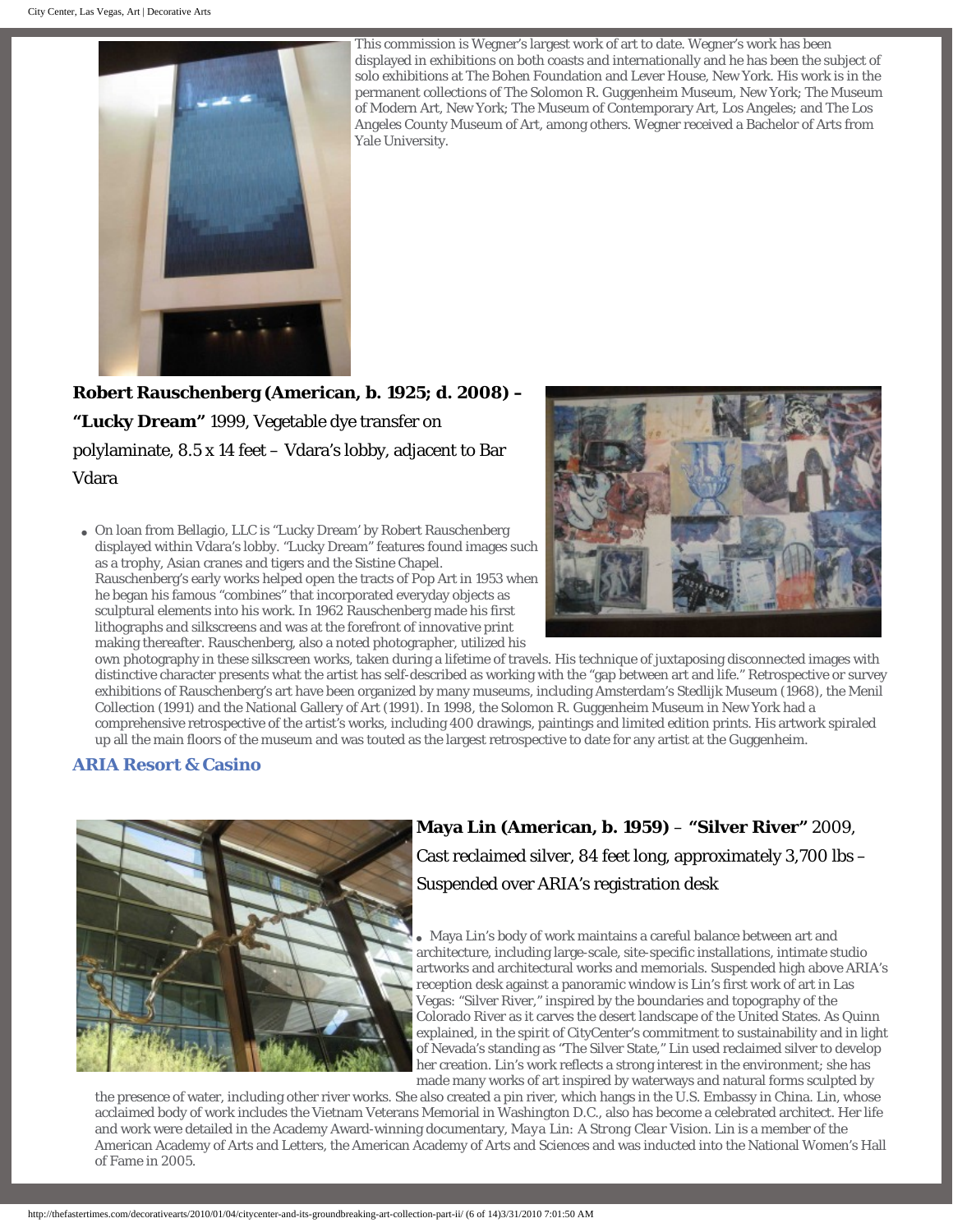**Tony Cragg (British, b. 1950) – "Bolt,"** 2007, Stainless steel, 129 x 45 x 45 inches; **"Bent of Mind"** 2008, Stainless steel, 78 x 39 x 39 inches; "**Untitled" (Tall Column)** 2008, Stainless steel, 181 x 47 x 47 inches – ARIA's southern entry atrium

• Located within ARIA's southern entry atrium are Cragg's three towering columns – "Bolt," "Bent of Mind" and "Untitled." "Bolt," a 10-foot-high stainless steel sculpture, swirls upward from its narrow base in an imaginative bolt of lightning; "Bent of Mind" gives the illusion of an elegant silhouette of a face, as do many of his other works; and "Untitled" (tall column) presents a smooth, curving dialogue. Cragg has



been the recipient of numerous distinguished awards, including the Turner Prize (1988), Shakespeare Prize (2001) and Piepenbrock Prize for Sculpture (2002). His biomorphic, sculptural forms investigate the physics of materials, and spark a dialogue between man, material and the world.



**Antony Gormley (British, b. 1950) – "Feeling Material XXVIII"**  2007, 4 mm square section mild steel bar, 8 feet tall, approximately 150 lbs – Suspended within ARIA's second level

The human form has long been the theme of Antony Gormley's sculptural work, and "Feeling Material" is a further exploration in his continually developing series. Gormley's sculpture hangs suspended over ARIA's Promenade oculus, interacting with the architecture of the space on multiple levels. Using spiraling steel, Gormley aims not only to represent the silhouette of the human body but to visually convey the physical space it occupies; a still place at the center of an orbiting energy field. Gormley's works to date include "Field," "The Angel of the North," and "Quantum Cloud" for the Millennium Dome in Greenwich, England. He was awarded the Turner Prize in 1994 and the South Bank Prize for Visual Art in 1999 and was made an Order of the British Empire (OBE) in 1997.

## **Tim Bavington (British, b. 1966) – "Champagne Supernova"** 2009,

synthetic polymer on canvas, 120 x 96 inches – ARIA's casino

• Inspired by music, Tim Bavington translates chords and notes itno visual systems by approximating their equivalent in color and then spraying them with synthetic polymar onto canvas. Along with references to popular music by such musical artists as Paul Weller, REM and Oasis, Bavington's influences include the desert landscape of the West, neon signage and color field and optical paintings from the 1960s and '90s. He has participated in numerous group shows, including Seeing Songs at the Museum of Fine Arts Boston , Diaspora at the Las Vegas Art Museum, and



Extreme Abstraction at the Albright-Knox Art Gallery, Buffalo, NY. His work is included in numerous public collections, the Museum of Modern Art in New York and the Museum of Contemporary Art, San Diego, among them.